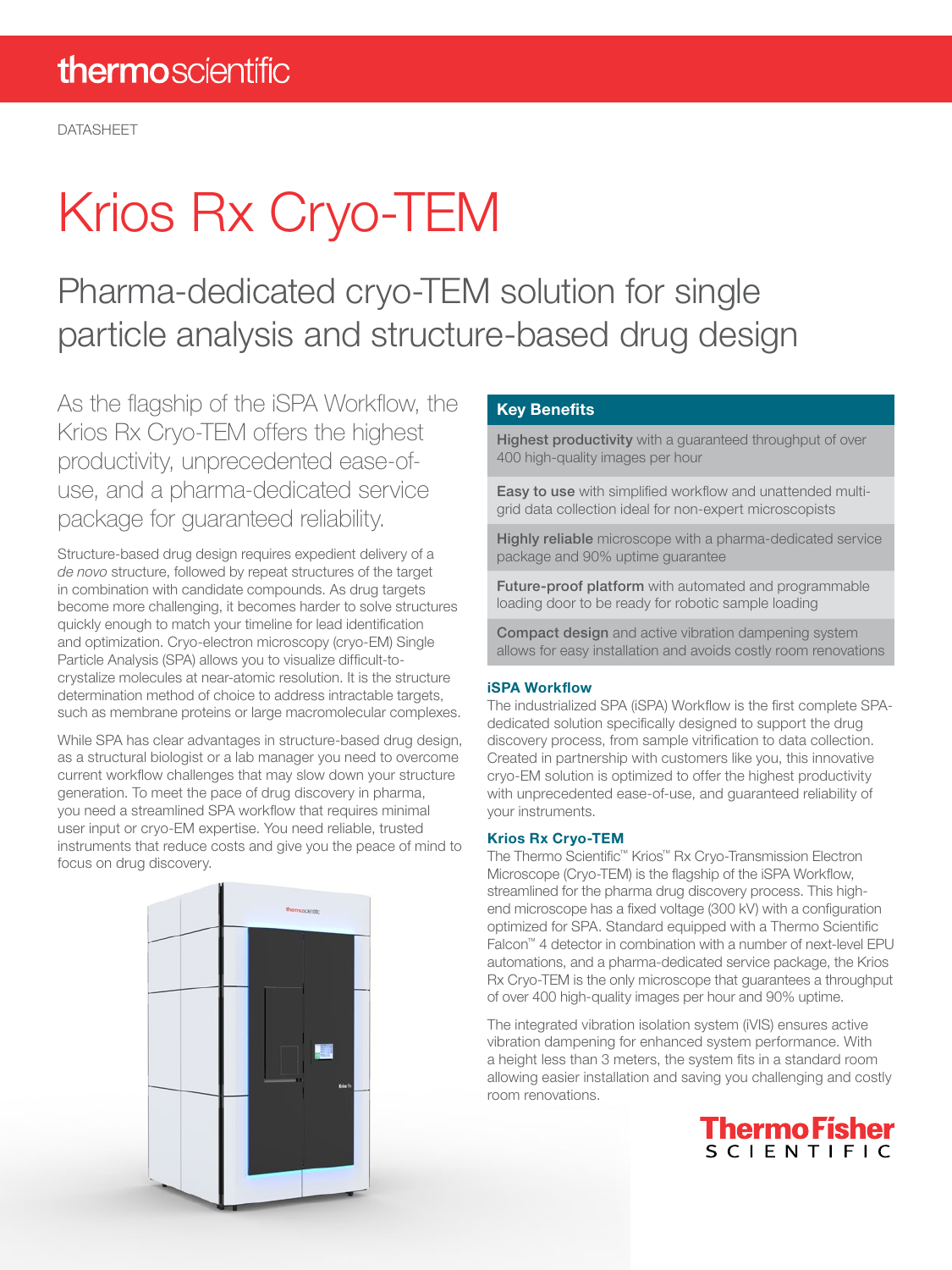#### Highest productivity and ease-of-use

The Krios Rx Cryo-TEM is optimized for the drug discovery process with the highest productivity for high resolution imaging—a guaranteed throughput of over 400 high-quality images per hour. This is ideal to help you generate new and repeat structures quickly to match your timeline for lead discovery and optimization.

The traditional workflow includes many manual steps to set up data acquisition and change grids, requiring expertise and significant time at the microscope. With the Krios Rx Cryo-TEM, it's faster and easier than ever to set up and run your microscope using a simplified workflow that is ideal for nonexpert microscopists. It requires less training and allows you to get up to speed faster. Innovative new features, such us auto-microscope optimization that uses a traffic light cue, make sure you do not need advanced expertise to set up the Krios Rx Cryo-TEM for data collection. This self-diagnostic function makes sure the microscope is fully tuned to its optimal starting point for SPA.

Our EPU enhanced package for unattended multigrid data acquisition feature will allow you to collect more datasets per day with minimal user input. Innovative enhancements in automation reduce the set-up time to under 30 minutes. You can now also run the microscope unattended—including overnight or over the weekend—to collect near-atomic resolution images from multiple samples of up to 12 grids. EPU Quality Monitor (EQM) on-the-fly pre-processing tool evaluates the quality of the images during the actual acquisition process. This allows you to judge and optimize the quality of the data collection while it is happening. EPU Data Management (powered by Thermo Scientific Athena™ Software) allows for automatic organizing and viewing of SPA data and metadata. It enables the best connectivity for reproducible operation and secure sharing.

The Falcon 4 detector, combined with optical and throughput enhancement modes, accelerates automated data acquisition by up to 10x. Aberration Free Image Shift (AFIS) functionality uses image beam shifts rather than a number of mechanical stage movements, while Fringe Free Imaging (FFI) ensures you can collect more images per foil hole at the highest quality. To overcome data overload for increasingly large datasets, the Falcon 4 uses the Electron Event Representation (EER) data format. This enables substantial, lossless data compression, while retaining super-resolution information for better resolution of generated structures. Together, these enhancements streamline instrument operation and maximize your productivity.

Additionally, the Krios Rx Cryo-TEM is future proof for the next level of automation. If you need further ramp-up of throughput, the automated and programmable loading door enables compatibility with robotic sample loading in the future.

#### Guaranteed reliability

A vital element of the Krios Rx Cryo-TEM is the unique suite of service offerings specifically targeted to the pharma industry. The Accelerate Rx comprehensive support portfolio validation service to ensure your Krios Rx Cryo-TEM achieves an output of over 400 high-quality images per hour, and on-site and remote applications support to train you in all aspects of your workflow. Access to a Connected Care Portal, which includes a productivity monitoring dashboard, will help you identify opportunities for performance improvement to maximize system usage. Through our system remote monitoring service, we will monitor critical system parameters, help you resolve any issues, and deliver recommendations for operational improvements. Through these measures, we can deliver a system performance commitment of 90% to ensure that your microscope operates at maximum efficiency to help you accelerate your structure-based drug discovery process.



From microscope setup to data collection in less than 12 hours: GABA<sub>A</sub> receptor and three repeat structures in combination with their ligands at 2.5 Å resolution. *Images courtesy of Simonas Masiulis, Radu Aricescu, MRC-LMB Cambridge and Evgeniia Pechnikova, Abhay Kotecha, Thermo Fisher Scientific*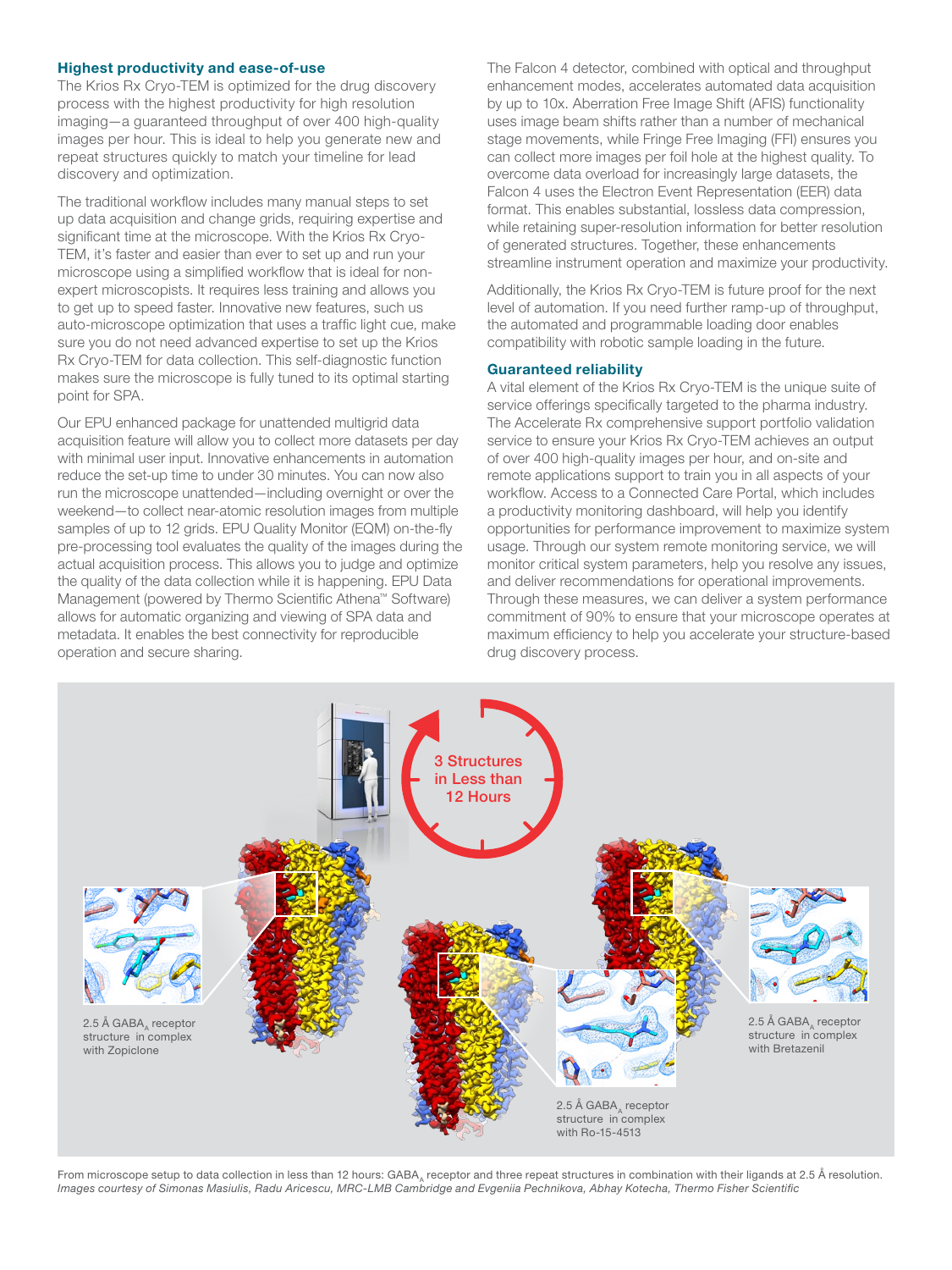#### Flagship of the iSPA Workflow

With the iSPA Workflow, you no longer need to be a cryo-EM expert to collect good quality datasets for your most challenging targets. Gain efficiency in your target selection, lead identification, and lead optimization by generating timely structures at near-atomic resolution, at a significantly reduced cost per structure. With innovative features and automation for the highest productivity and ease-ofuse, and guaranteed instrument reliability, the Krios Rx Cryo-TEM will power structural insights that meet the pace of your drug discovery.

#### Technical Highlights

- Fixed accelerating voltage at 300 kV
- High-brightness field emission gun (X-FEG)
- Cryo-Autoloader for automated and contamination-free loading of cassettes, containing up to 12 Autogrids
- Integrated cryo box, fixed to the objective lens, providing temperature stability and preserving cryo specimen quality
- Temperature management software, including liquid nitrogen autofill and scheduling of cool down after cryo cycle
- Extremely stable 300 mm diameter column
- Automatic Condenser C2 and Objective, factory aligned C1, C3 and SA apertures
- Cryo-stage with single axis holder for optimized stability and drift performance
- Constant power lens design; minimizes lens hysteresis and image aberrations during mode switching (imaging modes and diffraction)
- Symmetric Constant-Power™ C-TWIN objective lens, combining excellent resolution with high contrast under cryo condition (focal length  $= 3.5$  mm,  $Cs =$ 2.7 mm,  $Cc = 2.7$  mm)
- Optics electronics that enable rotationfree imaging, and allow for fast switching of modes, magnifications, conditions and techniques, all with minimized stabilization time. This is crucial for full automation of Single Particle Analysis.
- Three-condenser lens system, resulting in parallel illumination over a wide and variable field-of-view, providing flexibility of throughput and resolution
- Low hysteresis design with minimized crosstalk, which allows much better predictability of the electron beam position. This is essential for the implementation of automated alignments and applications software and makes the operation of the system much more reproducible, which is extremely important for high throughput applications.
- High-speed, digital search-and-view camera (FluCam)
- Linear distortion < 0.5% between 18 kx and 155 kx in TEM microprobe and nanoprobe modes
- The microscope is fully aligned at 300 kV in the factory. At this pre-aligned acceleration voltage, critical microscope characteristics are optimized, ensuring ultimate performance in imaging and analysis.
- Advanced Performance Monitoring: self-assessment of microscope status, combined with automated alignments, ensuring optimal experimental conditions
- Falcon 4 Direct Electron Detector
- AFIS: Aberration-free image shift between grid holes for shorter relaxation times
- FFI: Fringe-free imaging for multiple image acquisitions per grid hole
- EER: Electron Event Representation data format for the Falcon 4 enables substantial, lossless data compression, while retaining super-resolution information resulting in better resolution of generated structures
- Integrated Vibration Isolation System (iVIS) built into the microscope to actively dampen vibration frequencies
- Thermo Scientific EPU 2 Software for automated SPA screening and data acquisition
- EPU Quality Monitor to measure key image quality parameter on-the-fly as high-resolution images are being collected in EPU
- EPU Data Management for organizing, viewing, and sharing single particle cryo-EM data
- Primary control unit including two 30" monitors and hand panels to be placed within 15 meters from the column and the option to extend up to 300 meters from the column
- Windows<sup>®</sup> 10 Operating System

#### Accelerate Rx

Integrated service and applications support packages to accelerate customer innovation and enhance productivity.

- Customer success manager
- Customer enablement plan
- On-site applications training and support (20 days)
- Remote applications support (100 hours)
- Workflow validation service \*
- Scientific Workflows app
- System remote monitoring
- Quarterly performance reviews
- Connected Care Portal
- Throughput validation service
- 90% performance commitment \*\*
- Productivity monitoring

\* Vitrification onsite will be performed in case customers own a Vitrobot 4 or higher version and make this Vitrobot available to execute this service. If no Vitrobot is available onsite, the test will be performed with a pre-vitrified sample.

\*\* The committed uptime is 90%. If the Gatan BioContinuum filter and K3 camera are added to the system configuration, then the committed uptime is 85%.

#### Optional Configurations

- Advance Rx service portfolios
- Gatan BioContinuum energy filter and K3 camera